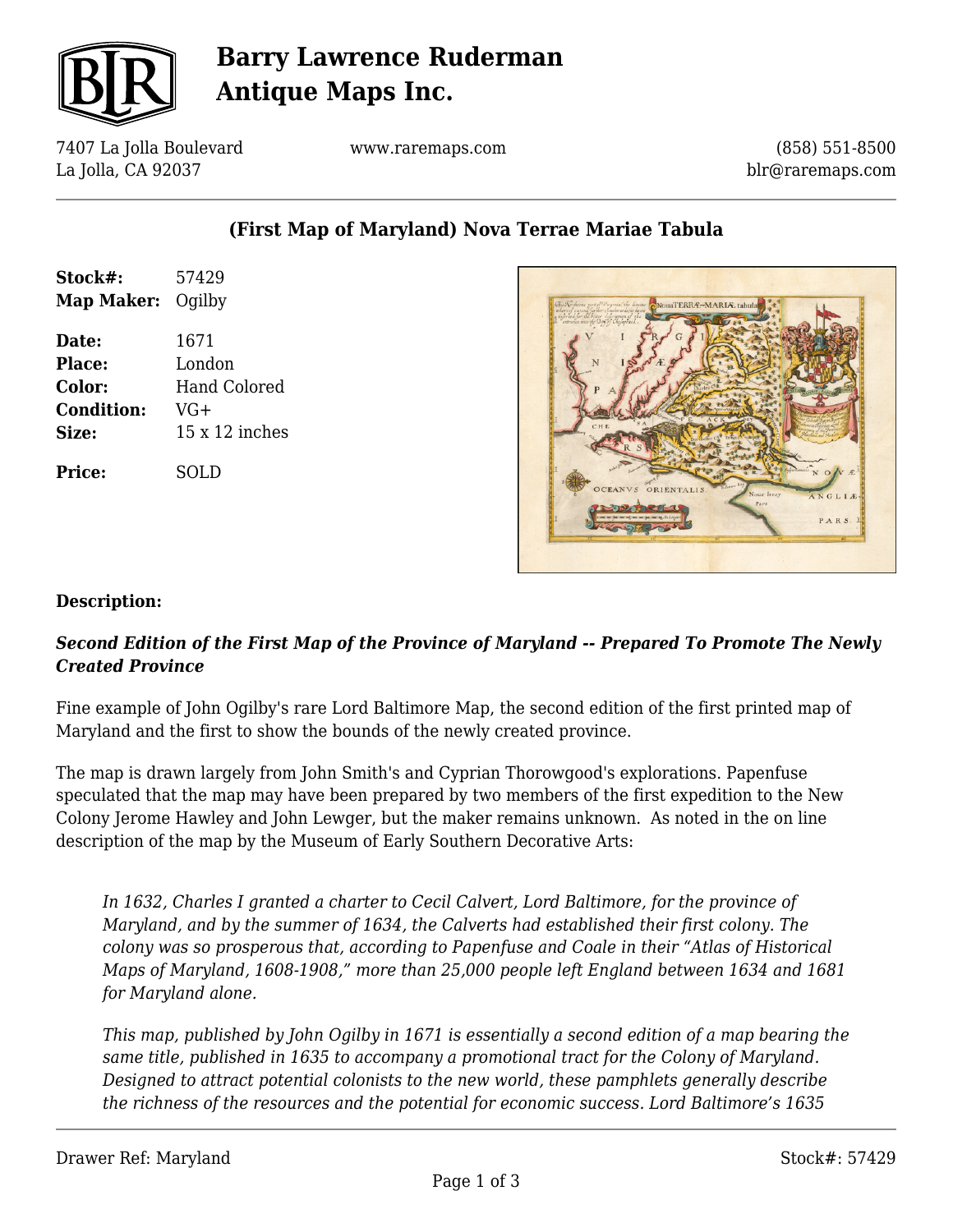

## **Barry Lawrence Ruderman Antique Maps Inc.**

7407 La Jolla Boulevard La Jolla, CA 92037

www.raremaps.com

(858) 551-8500 blr@raremaps.com

### **(First Map of Maryland) Nova Terrae Mariae Tabula**

*tract titled A RELATION OF MARYLAND, also provided an inducement to potential colonists by offering 1000 acres to anyone who would transport laborers to the colony. Lord Baltimore further offered 100 acres for each man or woman, 50 for each child and 50 for each servant.*

*The map published by Lord Baltimore in his promotional tract was the first separate map published of the area. It was designed to illustrate the boundaries as cited in the original Charter. Unfortunately for Lord Baltimore, his map contained errors that would later serve to his detriment. Disputes over the boundaries between Maryland and Pennsylvania lasted virtually from the time that William Penn received his land grant in 1680 until the Mason Dixon line was run in the 1760s.*

*In the earlier version of the map (1635) . . . , the 40th degree of north latitude was incorrectly drawn to include just part of the head of the Chesapeake Bay. By the publication of Ogilby's version of the map, the dotted line marking the northern boundary of the colony had been cleverly changed to include an additional two rows of trees within Maryland's bounds, thus extending the border northward.*

*One of the issues in the dispute between the Penn family and Lord Baltimore was whether the Maryland border should be at the 40th degree of latitude as accurately surveyed or at the latitude where it was thought to have been when Lord Baltimore received his grant. Lord Baltimore's own erroneous map was eventually used by the Penn family as evidence to illustrate that Pennsylvania's boundary should be farther south.*

The banner beneath the upper right coat of arms reads: "The Atchieument of the Right Honoura.ble/ Cæcilius Calvert Baron Baltemore/ de Baltemore Absolute Lord and/ Proprietary of the Provinces of Maryland, and Avalon."

#### **Ogilby's Second Edition**

The second edition of the map, offered here, was prepared by John Ogilby, to illustrate his tract on Maryland to accompany his *America* of 1671. Papenfuse notes that Ogilby "undoubtedly had assistance from Lord Baltimore and in fact seems to have known about the creation of Cecil County before it was legally recognized by Maryland. . . Lord Baltimore did not create Cecil County until 1674; yet it is to be found both in Ogilby's text and on his map . . . "

An essential map for Maryland collectors.